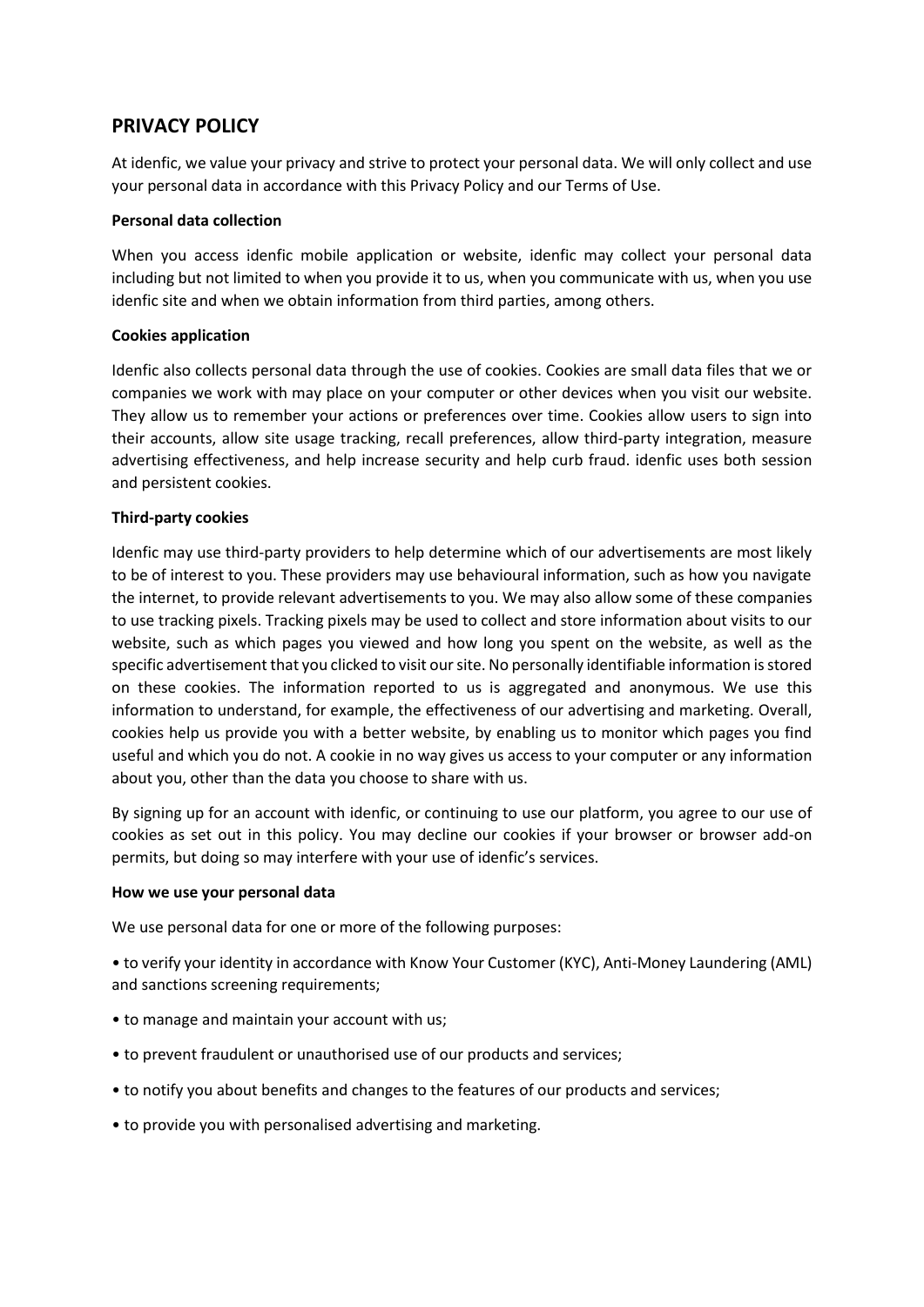Where necessary to protect our legal rights and interest, or the interests of others, we also use personal data in relation to legal claims, compliance, audit, risk management and regulatory functions. We share our platform usage data with:

- any person that works for us or for one of our group companies;
- any entity that forms part of the idenfic group of companies;
- financial and other institutions we partner with to provide our products and services;

• companies and organisations that provide services to us, including in relation to technical infrastructure, marketing and analytics, and web and app development;

• companies and organisations that assist us with identity verification, background screening, due diligence and processing or otherwise fulfilling transactions that you have requested;

• our professional advisers, consultants and other similar services.

We will otherwise treat your personal data as private and confidential and will not share it with other parties except:

• where you have given permission;

• where we believe it is reasonably necessary to comply with any law, regulation, legal process or governmental request, to enforce our Terms of Use or other agreements, or to protect the rights, property, or safety of us, our customers or others;

• where we may transfer rights and obligations pursuant to our agreement with you.

By accepting this Privacy Policy, and then submitting your personal data, you agree to the transfer, storing or processing of it outside of your jurisdiction. Additional matters relating to personal data

#### **Retention of personal data**

idenfic will retain your personal data, in compliance with this Privacy Policy and the Terms of Use, for the duration of your relationship with us, and afterwards for such period as may be necessary for our legitimate business purposes (including compliance with our legal obligations, preventing fraud, resolving disputes and enforcing agreements), to protect the interests of idenfic and its customers, and as required by law.

#### **Incomplete personal data**

Where indicated (for example in application forms or account opening forms), it is obligatory to provide your personal data to us to enable us to process your application for our products or services. Should you decline to provide such personal data, we may not be able to process your application/request or provide you with our products or services.

#### **Your right to access, update, or remove your personal data**

Most of the data idenfic collects, and the ways in which we use it, are necessary for us to provide and improve the services we provide to you, or to comply with our obligations. In certain situations, we give you the ability to choose how we use your data. Depending on the country in which you live, you may have certain rights under data protection law, including the right to object to the processing of your personal data or to request that we: